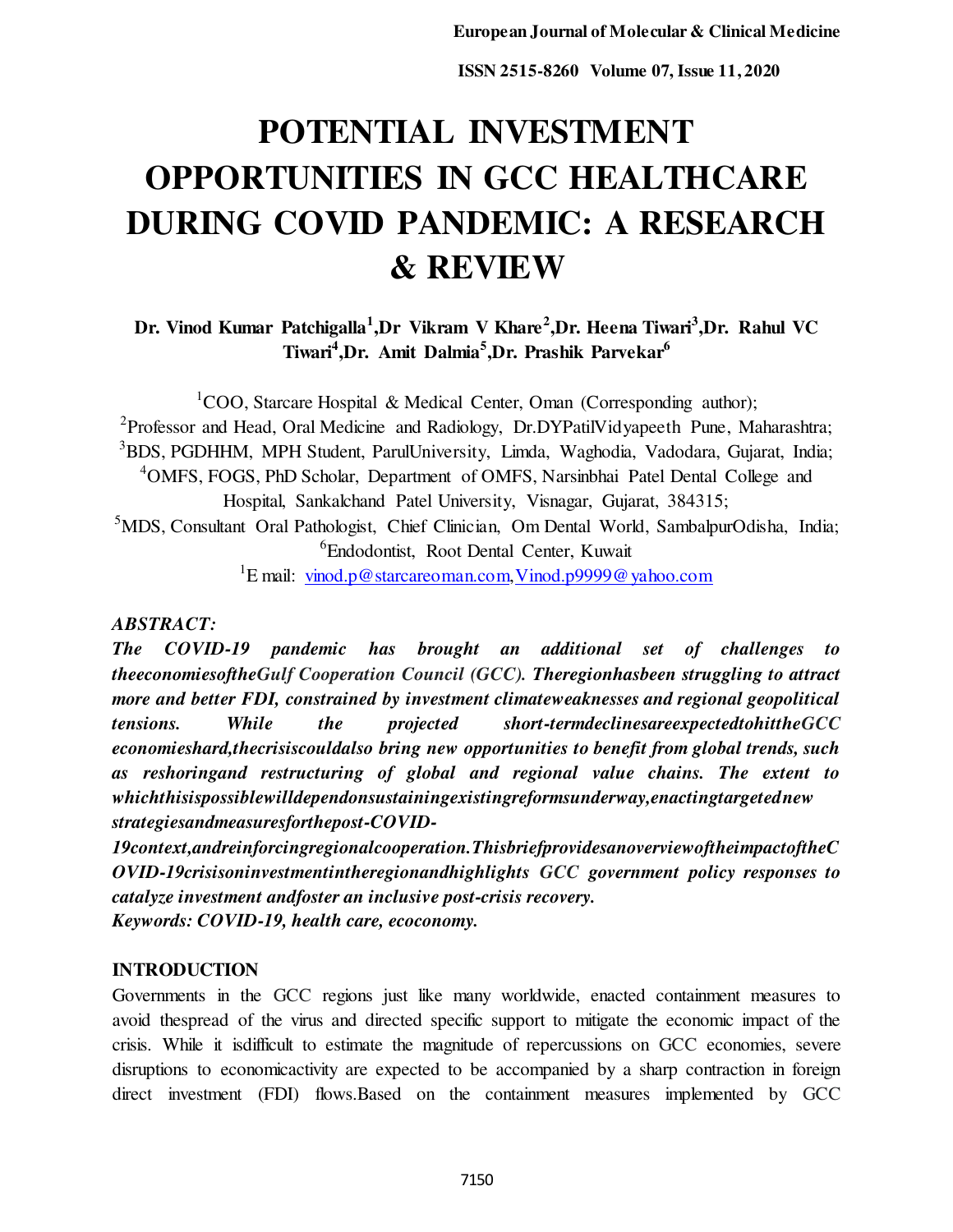#### **European Journal of Molecular & Clinical Medicine**

#### **ISSN 2515-8260 Volume 07, Issue 11, 2020**

economies, the subsequent disruption inglobalsupplychainsandthestructuralcharacteristicsofindividualeconomies,theInternationalMone taryFund (IMF) forecasts that all GCC economies, will contract in 2020 (Figure1). However,theIMFpredictsarelativelyrapidV-shapedrecoveryfor theregion, with nearly all GCC countries expected to recovering 2021.<sup>2</sup>

Figure1.Grossdomesticproductinselected GCC &MENAeconomies(y-o-ypercentchange)



Note:e=estimates;EMDE=Emergingmarketanddevelopingeconomies Source:InternationalMonetaryFund,WorldEconomicOutlookDatabase,April2020 AttractingmoreandbetterFDItotheregionwillbecriticaltothesuccessof GCC'spost-COVIDeconomicreconstruction. Besides being a much needed source of private investment, FDI would help countries inthe region strengthen the resilience of their economies and enhance participation in value chains. It would also help spur more sustainable,inclusiveandtechnologicalgrowth,asmultinationalenterprises(MNEs)tendtobelarger,m oreinnovativeand more productive than domestic firms. It could also play an important role in accelerating economicdiversification and stimulating small and medium-sized enterprises (SMEs) through business linkages.Governments in the region see FDI as a key priority and have already started to think about revampedattractionstrategiesinaglobaleconomytransformedbyCOVID-19.Theimmediateandlongtermeffectsof FDIflowswilldepend on theglobalrecoveryand effectiveeconomicpolicyresponses. This note provides an overview of trends in foreign direct investments in the MENA region.<sup>3,4</sup> It alsoshowcases information collected through research and consultations with in-country stakeholders on immediate policy responses to the crisisandpolicy considerations forrecovery.

# **COVID-19 impact on investment Sharp decline in FDI**

TheOECDexpectsadropinglobalFDIflowsbyatleast30%in2020(mostoptimisticscenario)comparedt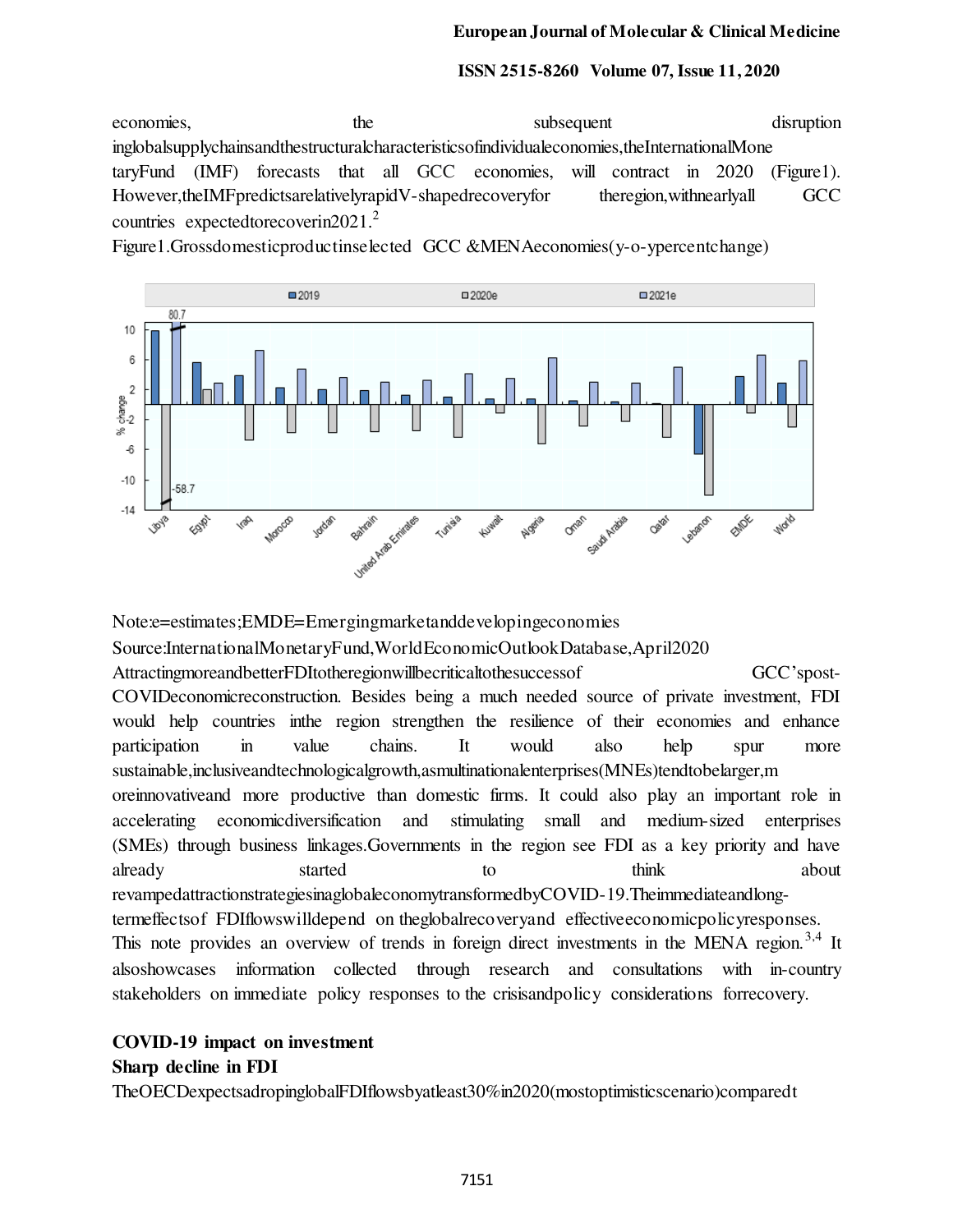o2019beforereturningtopre-crisislevelsbytheendof2021. The resulting demand and supply shocks, coupled with the drop in oilprices and lower confidence of investors, are expected to lead to an even more significant decline of FDIin GCC. The UN's Economic Commission for West Asia estimates that the Arab region is likely to lose45% of its FDIinflowsin2020.<sup>5,6</sup>In 2019, global FDI increased by 12% to USD 1426 billion but was still stalling when COVID-19 hit,remaining below the levels recorded between 2010 and 2017. Duringthe same year, FDI inflows in MENA including  $GCC^7$  also amounted to USD 17.2 billion, a 10% increase compared to 2017, but still less than half of the level recorded in 2008, which was a peak year for FDI inflows in theregion (Figure 2). With the advent of COVID-19, there will be an immediate impact on FDI globally and inMENA from a reduction in equity investments, as investors put Greenfield investments and mergers andacquisitions(M&A)onhold.PreliminaryestimatessuggestthatthevalueofM&Adealsalreadydecr easedby 71% in the first four months of 2020, from USD 89.6 billion to USD 26.2 billion

compared to the compared to the set of the set of the set of the set of the set of the set of the set of the set of the set of the set of the set of the set of the set of the set of the set of the set of the set of the set

sameperiodin2019.<sup>8</sup>Greenfieldinvestmentsrepresentmorethan80%oftotalFDIprojectsinmostoilimportingMENA& GCC

economies, 9whileM&AmostlytakeplaceinthecountriesoftheGulfCooperationCouncil(GCC).<sup>10</sup>



Figure2.FDIinflowsintheMENAregionbyinstrument,2008-2019

**Investment drop in major industries and source countries** 

A sectorial breakdown of announced greenfield investments to the eight countries surveyed for the MENA and GCC regionbetween2003and2019showsthatrealestateandcoal,oilandnaturalgasaccountedfor32%and25 % respectively of a total of USD 525.8 billion in investments (Figure 4). Manufacturing of chemicals,services such as hotels and tourism, and renewable energy also account for an important share share share share share share share share share share share share share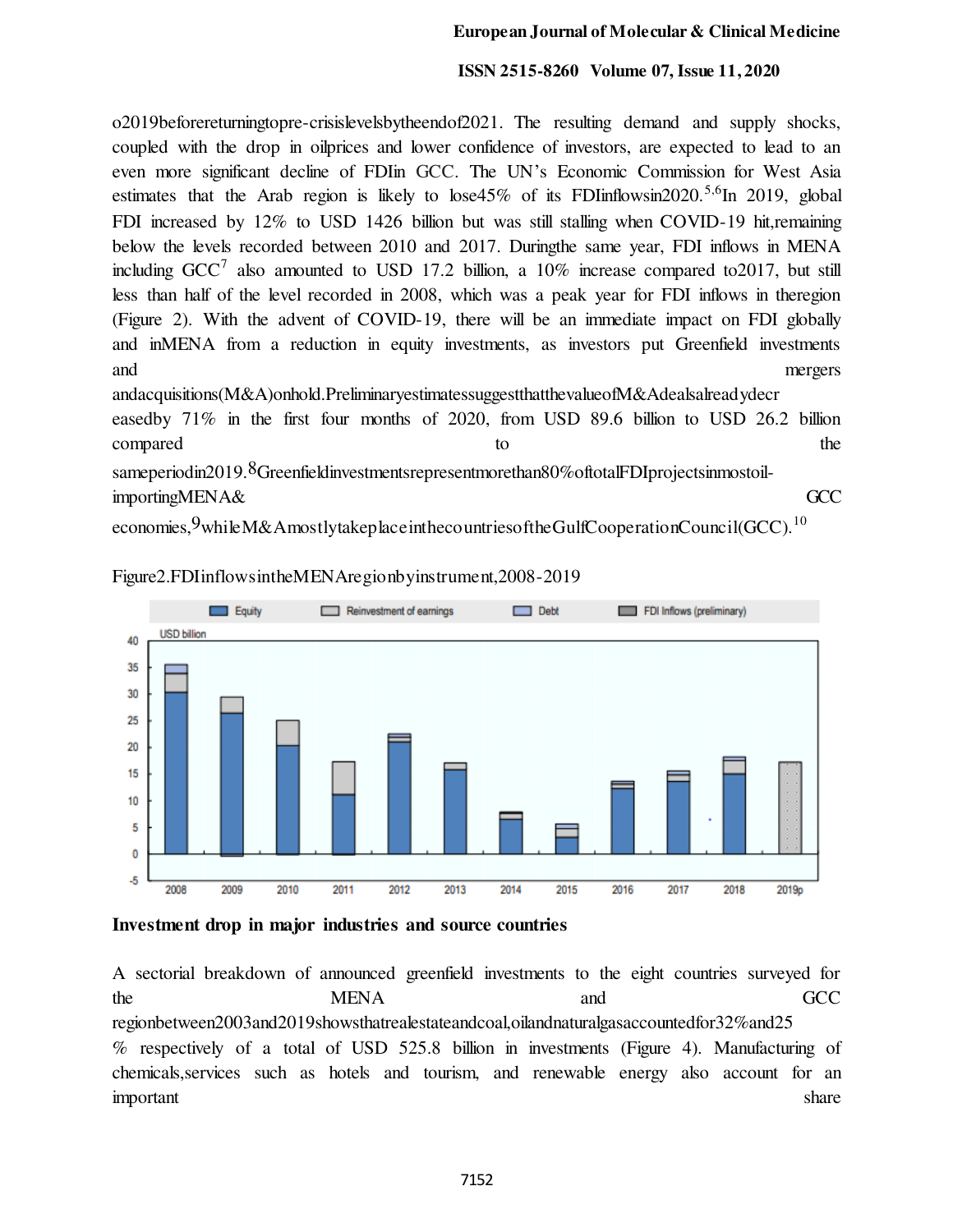ofinvestmentsintheregion.Egyptdominatestheinvestmentlandscapewithnearlyhalf(USD245billion )ofthe announced greenfield FDI in the eight countries. The extensive lockdown measures, implementedwidely across the region, are likely to have severe repercussions on greenfield FDI in many strategicsectors for the economies in the coming months. The region is expected to suffer large declines in themanufacturingsector, inlinewith the trendsinnon-OECDcountriessincethebeginningof2020. Accordingtorecentconsultationswith GCC andMENAInvestmentPromotionAgencies(IPAs),therearenotyetdivestmenttrendsorcancellationso fprojects,butimportantinvestmentdelaysareexpected.

Figure4.ValueofannouncedgreenfieldFDIintheMENAregion,bysector,2003-2019



ThedropinoilpricesisalsoexpectedtoleadtofewerinvestmentsfromneighboringGulfcountries,which werethelargestsourceofgreenfieldFDIintheeightsurveyedMENAeconomiesbetween2003and2019. TotalannouncedgreenfieldFDIfromGCCcountriestotaledUSD193billion,withinvestmentsprimaril yinreal estate  $(65\%)$  and coal, oil and gas  $(14\%)$ . Most of these investments came from the UAE (55%),followed by Bahrain (17%) and Saudi Arabia (12%). With 28% of greenfield projects, the European Unionalso remained a key source of FDI to the region (28%), while Chinese investments have significantlyincreasedfromUSD1.4billionduring2008-13toUSD34.9billionduring2014- 2019,drivenbythelaunchof the Belt and Road Initiative in late 2013.<sup>12</sup> In addition, intra-regional investments among the eightsurveyed economies have been low at only 3% of total announced greenfield FDI. The crisis may offerfurtherscopefor investmentsamongthesecountries.

Figure5.GreenfieldFDIintoMENA and GCCregion(excl.GCC)(2003-2019),bysource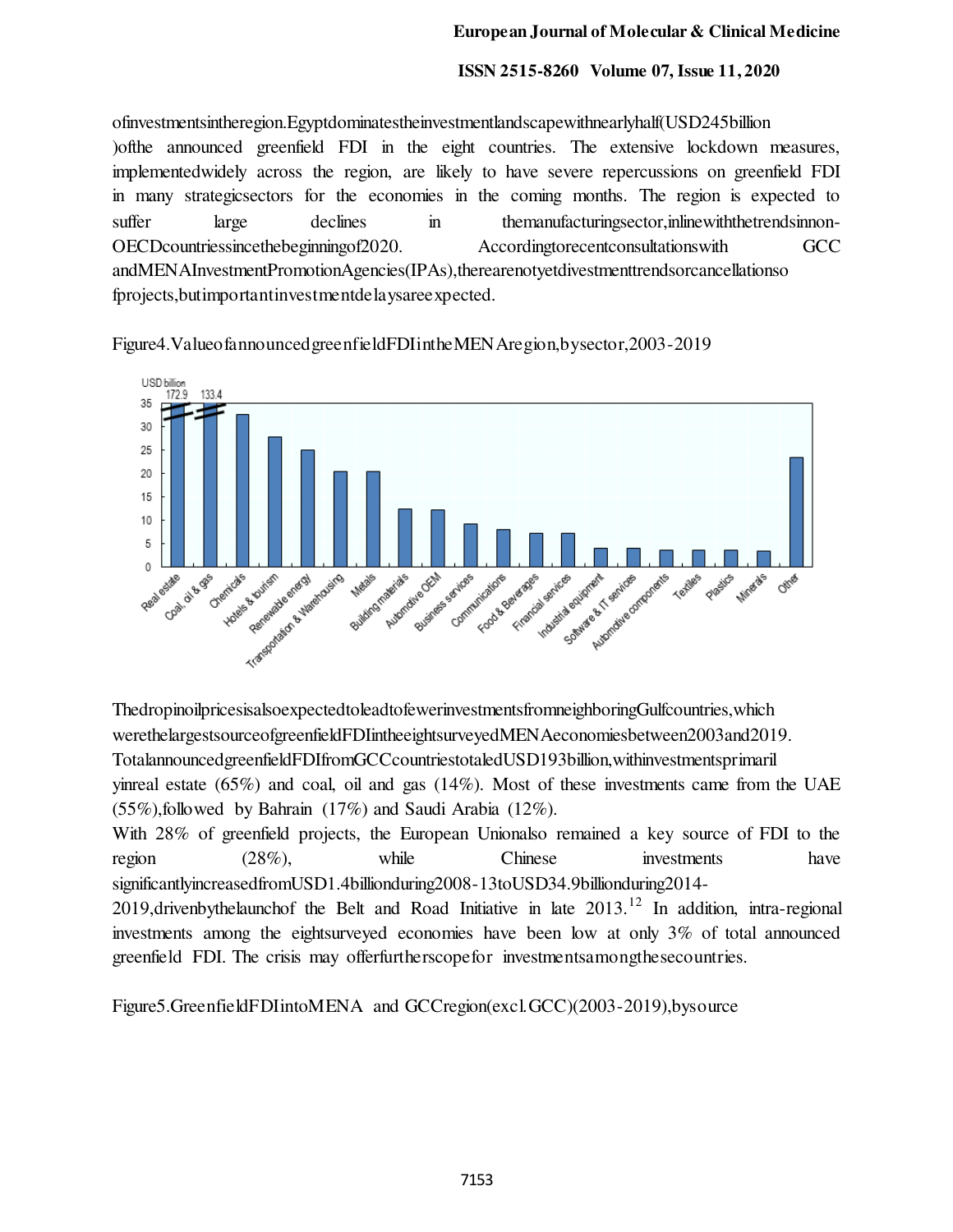

## **Immediateinvestmentpolicyresponses Governmentmeasures**

Thecontainmentmeasurestakenbygovernmenttocombatthenegativeeffectsofthepandemichaveledto a halt of large segments of production for many enterprises, including multinational enterprises (MNEs)operatinginMENA and GCCeconomies.Insomesectors,supplydisruptionsledtotheadoptionofimportreductionsand export bans. However, in the health and digital sectors, some MENA governments reduced importtariffs,providedspecificsectoralsupportandencouragedshiftingproduction. Some countries have also taken fiscal and financial measures to release pressure on some

industriesandsupportcontractedeconomicactivities–

measuresthatalsobenefitforeigninvestors.Forexample:

Qatar:Thegovernmenthastemporarilyexemptedfoodandmedicalgoodsfromcustomsduties.

UAE: Governments of several emirates have introduced financial assistance measures. Dubaiproposed a refund of 20% of customs fees on imported goods and a 10% reduction in water

andelectricitybills.ThegovernmentofAbuDhabihasreducedorsuspendedvariousgovernmentfeesan

d penalties and granted substantial rebates to lease payments for companies in the tourism,hospitalityandentertainmentsectors.Theoffshorefreezonesapplyfeereductionstocompanies .TheAbuDhabi'GlobalMarketimplemented100%waiveroncommerciallicence,businessactivityand dataprotectionrenewalfeesforalimitedperiod.TheDubaiInternationalFinancialCentrealsowaived annual licences for new companies until the end of 2020 and lowered of 10% the renewalfeesforexistinglicences.TheDubaiFreeZoneCouncilannouncedaneconomicstimuluspackag eon28Marchthatincludesthepostponementofrentsforsixmonths,improvedfacilitationinstalments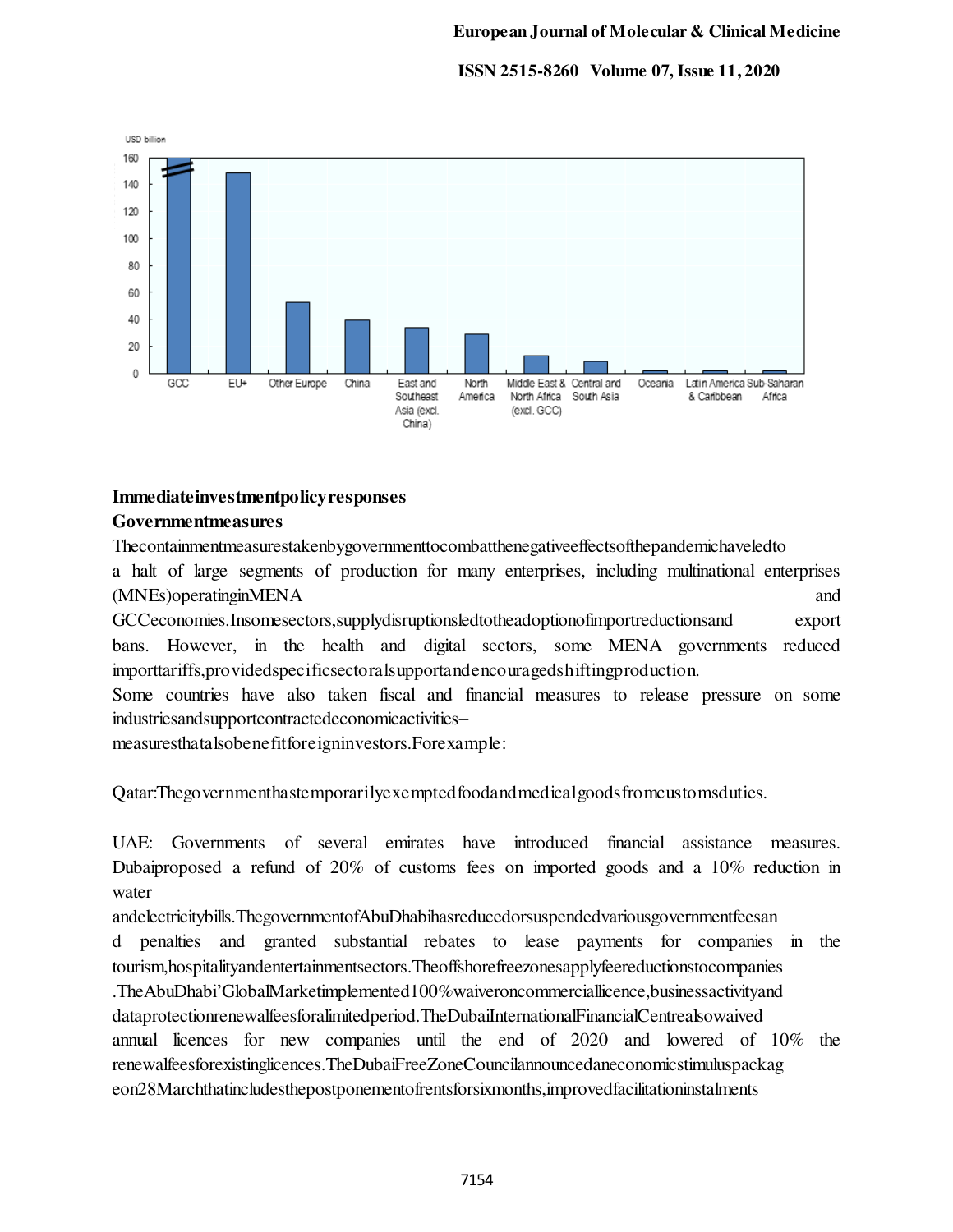for payments, refunds of security deposits and guarantees and cancellation of freezonesappliedfines.

## **Sustainingandretainingexistinginvestment**

With the COVID-19 outbreak, IPAs are enhancing their role as interlocutor between foreign investors andthe government, favoring aftercare activities versus attraction functions. IPAs are taking emergencyactions to support existing investments and retain them to avoid possible divestments. Some

agencieshavesetupcrisisunitstoinformandcommunicatewithinvestors,torespondtotheirqueriesandto followonproductiondisruptions.For example:

Saudi Arabia: The Ministry of Investment formed a taskforce called MISA COVID-19 ResponseCenter to answer to company inquiries 24/7 and solve issues to allow businesses to continue operating.<sup>15</sup>

UAE: Abu Dhabi's Department of Economic Development placed all regulatory services such asbusinessregistration, licensingand permitting,online 24/7.

## **Reorganisationofsupplychains:reshoringandnearshoring?**

The disruptions caused by the pandemic may affect MNEs' decisions to reorganise the geographical andsectoral spread of their production activities, providing possible opportunities for the the MENA region. MNEscouldshortentheirsupplychainsandreducethedistancebetweensuppliersandclients(nearshorin g),orchosetomovemanufacturingactivitiesbacktothehomecountry(reshoring).<sup>17</sup>Similarly,somecom paniesmaydiversifytheirsupplynetworksinordertoincreaseresiliencetoshocks,whichwillinvolvediv estmentsfromsomelocationsbutexpansioninothers. The COVID-19 crisis also comes at a time when global trade tensions are causingcompanies to reconsider their supply chains due to concerns about possible vulnerabilities of GVCs. Thepandemic may also increase demand by consumers and companies for more sustainable and inclusiveproductionmethods(seeOECDnote on COVID-

19andresponsiblebusinessconduct).Theimplicationsofsupplyconsiderationsarealsoimportantforgo odsandservicesneededforthehealthsector such as pharmaceuticals, medical supplies and equipment, and and increasingly healthcare provision,whichdependmuchmorethaninthepastonglobalvaluechains. In the GCC, MENA region, announcedgreenfieldinvestments in these sectors have increased by 42% to USD 771 million during 2015-2019, upfrom USD 544 million during 2004-2008 (Figure 6). Ensuring sufficient supply to fight the pandemic hasbecome the immediate priority for trade and investment policymakers in the region. For instance, theEgyptian Ministry of Industry and Trade banned for a period of three months the export of infectionpreventionsupplies,includingfacemasks andalcohol aswellasits derivatives.<sup>18</sup>

Figure6.GreenfieldFDIintohealth-relatedindustriestoselectedMENAeconomies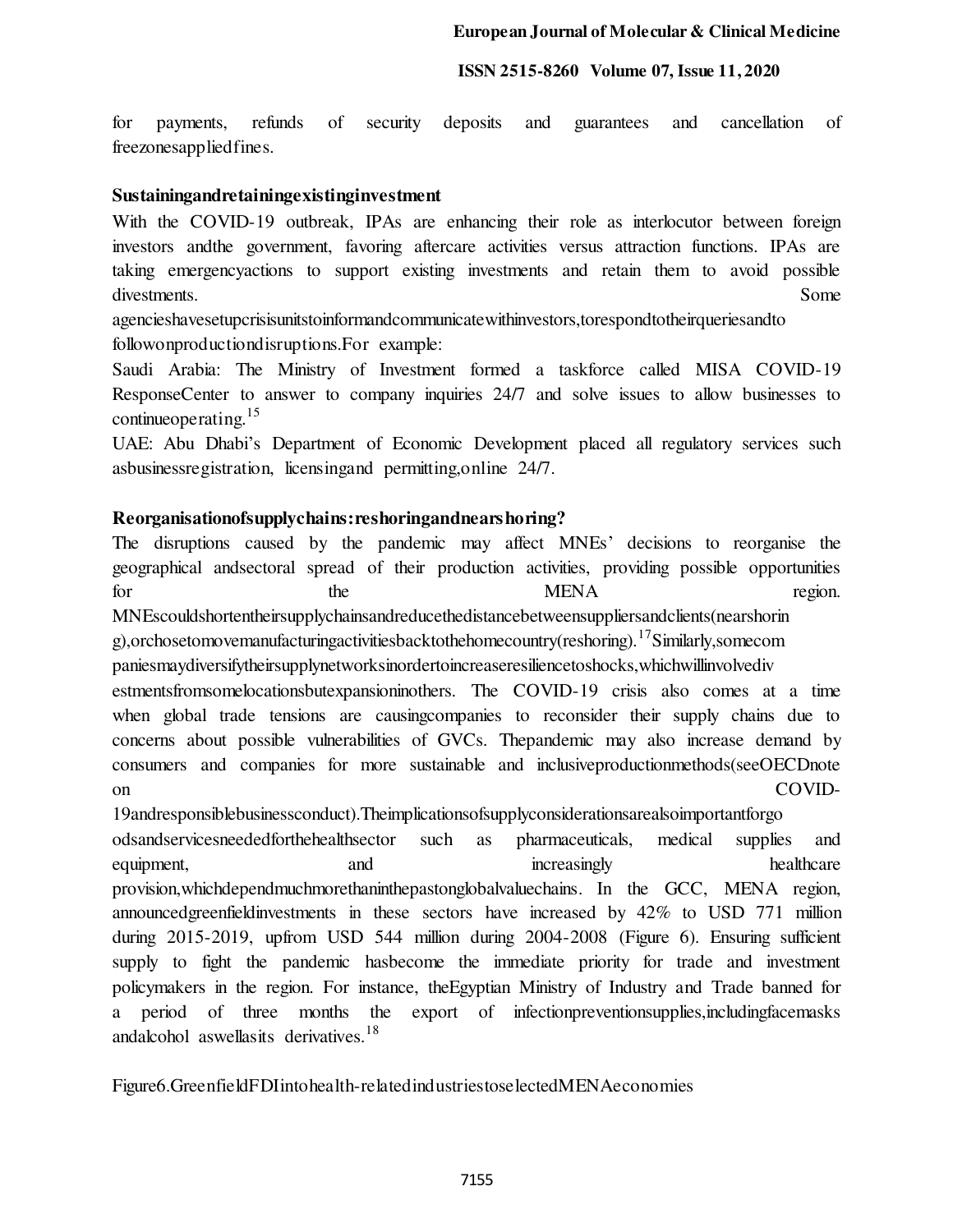

Whileinvestmentsinhealth-relatedvaluechainshaveincreasedinrecentyears,the GCC &MENAregionoverallhas a rather low participation in regional and global value chains. Yet, given its strategic location, the regioncould benefit from reshoring or nearshoring while companies are looking to produce closer to end usersand limitsupplyrisks.

## **Reflectionsoncontinentalvaluechains**

The GCC & MENA region (not including the Gulf countries) is one of the least integrated region in terms of tradeand investment in the world.<sup>19</sup> As the largest free trade area in the world,comprising of a market of over 1 billion people and worth USD 3.4 billion, the AfCFTA is expected toincrease intra-African trade by  $52\%$  by  $2022$ .<sup>20</sup> Currently, only  $6.5\%$  of GCC and MENA's total trade is with the restof Africa and only 3.9% of North African exports go to sub-Saharan Africa (SSA). Such limited intra-regionalintegration is the result of policies and strategies favoring developed and emerging markets and lookingtotheNorth.

## **Infrastructureforinvestment**

The economic fallout caused by the COVID-19 pandemic is also creating the need for technologicallyadvanced,sustainableandresilientinfrastructurethatcansupportthepost-COVID-19economicrecoveryand better integration in value chains. The region is facing an infrastructure investment gap of USD 100billion per year over the next five to ten years.<sup>24</sup> Some countries are strategically using the period of thepandemictofinaliseinfrastructureprojectsinordertoattractinvestorsoncetheeconomystartsrecover ing,whileothers hadtodelayinfrastructureprojects.

## **Towardsrenewedinvestmentstrategies**

Investment promotion frameworks, strategies and working methods will evolve in the post-crisis recovery,with possibly a refocus on specific markets and sectors, and institutional restructuring. Some MENA IPAsshared some reflections inter alia on better seizing opportunities in specific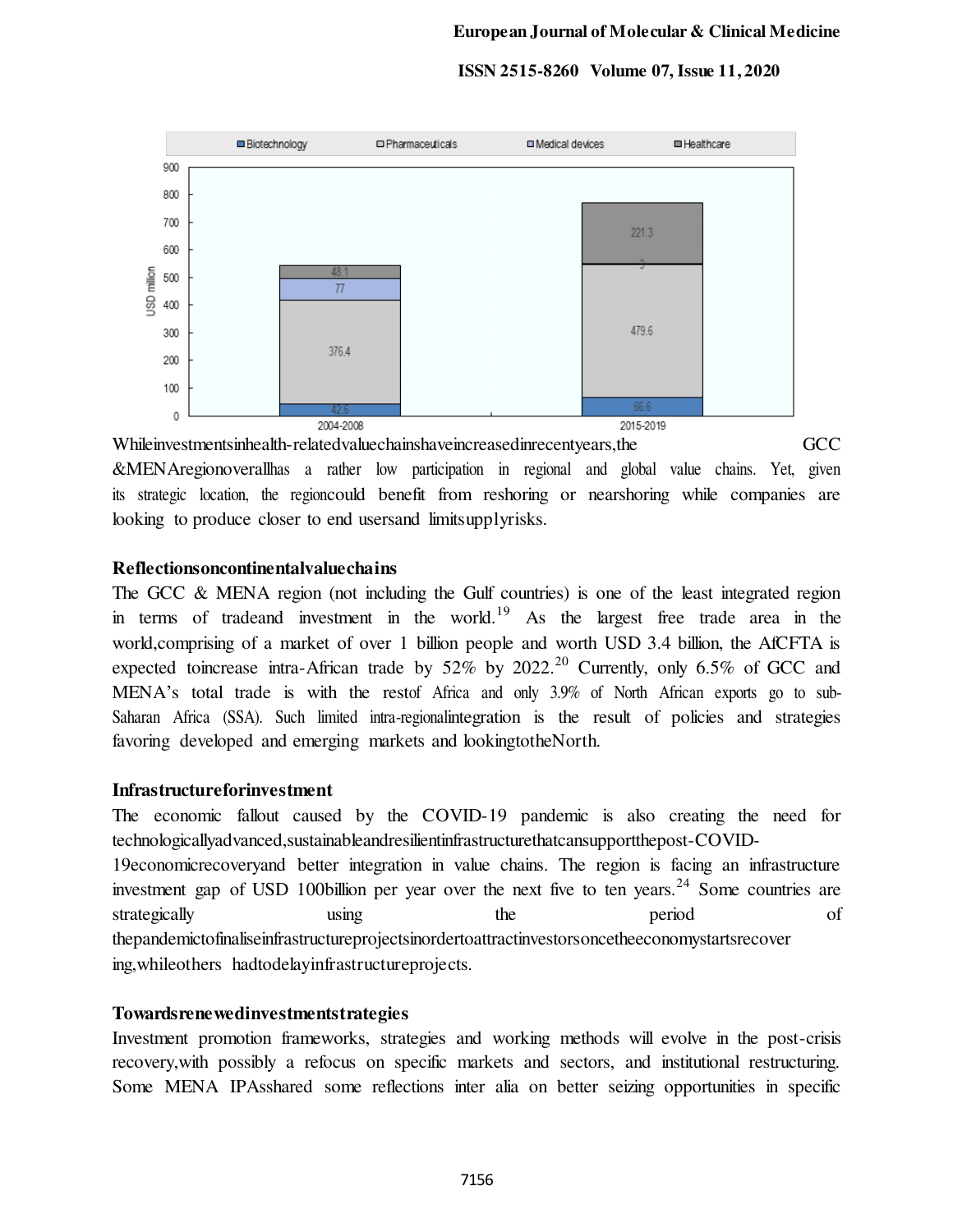sectors in line with theircompetitive advantages (e.g. e-commerce, digital technologies, healthcare, renewable energies, renewable energies, renewable andautomotiveindustries),revisingtheirincentivesframework,andenhancingtheroleofeconomiczon eswithimproved electronic procedures and services.

## **Keepingupinvestmentclimatereforms**

The COVID-19 crisis may affect investors and economies differently depending on the national andregional contexts and FDI motivations. Undeniably, the GCC and MENA region will suffer from the lasting effects ofdecreasing FDI flows, already constrained in pre-crisis times by an insufficiently conducive conducive

investmentclimate:complexandsometimesunclearinvestmentframeworks,restrictionsandburdenso

meprocedures, insufficient infrastructure logistics, and regional geopolitical tensions. Over the past decade,countries have undertaken significant reforms to improve their investment environments. However, thosereforms will need to be sustained and new measures implemented for countries to durably improve theirinvestmentclimateand diversifytheireconomiesinapost-COVID-19context.Over the past years, investment laws have been enacted or amended in many  $\rm GCC$  and  $\rm GCC$ 

MENAeconomiestomodernizetheregulatoryframeworkforinvestmentandinvestmentpromotionage ncieswereendowed witha widerrangeof mandatesand responsibilities.<sup>28</sup>Morerecentreforms include:

UAE: The 2018 FDI Law enables an increased participation of foreign investors, allowing foreignshareholders to own up to 100% of companies in certain designated sectors (122 economicactivitiesacross 13sectors).

Oman: The new Foreign Capital Investment Law, issued in January 2020, enables investors toestablish a company in some permitted activities and does not require for any minimum sharecapitalrequirement,noranygenerallimitonforeignownershipof anOmanicompany.

Qatar: Full foreign ownership is now permitted in all sectors with the exception of banking,insuranceandcommercialagencies,followingthe issuanceof the2019 investmentlaw. Therearemanyuncertaintiesonfuturereactionsofinvestors,butalready,giventhemagnitudeofthecrisis andglobalpublichealthrequirements,independentexpertshavecalledforan"immediatemoratorium"o nall arbitration claims that may emerge between private investors and governments.<sup>31</sup> They suggest a"permanent restriction" on all arbitration claims following the measures implemented by the governmentsto contain the COVID-19 pandemic, which are related to health and economy. The crisis may also be anopportunity to advance countries' efforts to reform their BITs network to ensure right to regulate in thepublicinterestandwider policyspacefor States.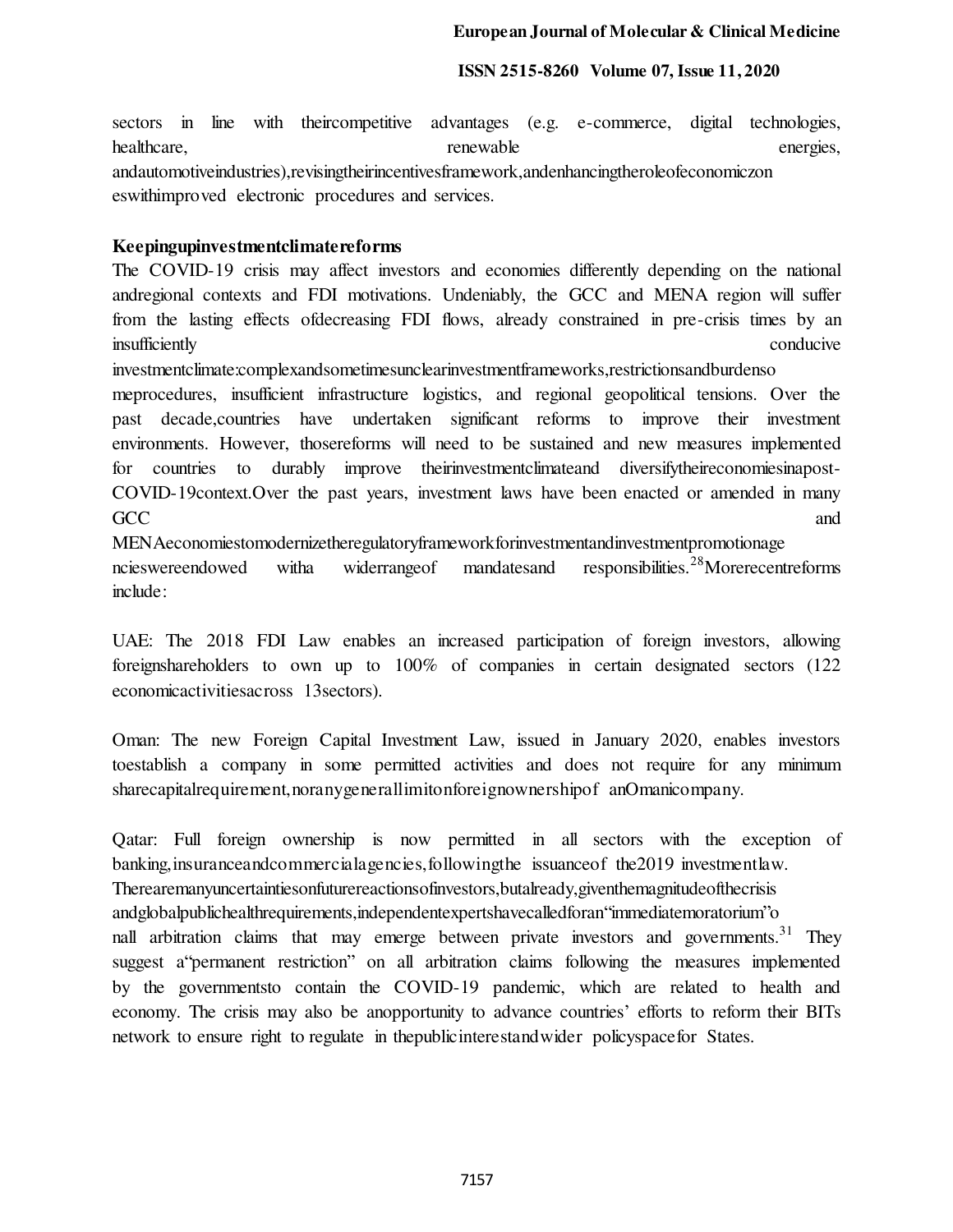### **Towardsaninclusive,greenandresilientinvestmentrecovery**

Whilemany GCC and MENAgovernmentsarecurrentlyfocusingontheshorttermresponsestoalleviatetheoverallimpact of the pandemic, this period also represents an opportunity for the region to design an ambitiousreform agenda. Further opening to investment and reducing restrictions will not be enough. Governmentsneedtobereadytoattractqualityinvestmentsthatpromoteaninclusive,greenandresilientr ecovery.Therecovery should respond to the needs of everyone equally, from consumers, entrepreneurs, to the mostvulnerable people in the society, including informal workers and women. In GCC and MENA, just like at the globallevel, the main challenges will be to design and integrate in a coherent manner the healthcare, labour,gender, environment and trade policies into an ambitious investment reform agenda. The OECD FDIQualities Initiative can contribute to this reassessment, presenting a new policy toolkit to maximise thesustainable development impacts of FDI.IPAs will play an important role in achieving these objectives, including through their aftercare and policyadvocacy roles. They will need to rethink their strategies and adjust to priority sectors. The GCC and MENA IPAMapping,capacity-building,peerlearningandnetworkingactivitiesconductedundertheEU-OECDProgramme on Investment in the Mediterranean, as well as the policy dialogue under the MENA-OECDWorking Group on Investment and Trade, could further support countries to assess, implement andimprovequalityinvestmentclimatereforms inapostCOVID-19 world.Continuedcooperationattheregionalandinternationallevelsalsomattersfortherecovery.The30March2020 Ministerial Statement of the G20 Trade and Investment Working Group, under G20 Saudi

ArabiaPresidency, recalls "the importance of strengthening international investment" and the need to "continueto work together to deliver a free, fair, non-discriminatory, transparent, predictable and stable trade andinvestment environment, and to keep our markets open". The 14 May Ministerial Statement of the Groupreiterated in particular the need to share information on taken actions and best practices on promotinginvestments in impacted sectors, encourage government agencies to work with companies and investorsin identifying investment opportunities, and encourage consultations with the private sector, as part ofpolicy making on FDI.<sup>32</sup> MENA and GCC economies are already engaged in these measures and should remainactive to ensure that the COVID-19 crisis becomes a turning point for greater investment in the MENA and GCC region.

## **Conclusion:**

It can be concluded from the review that COVID19 has brought about a new set of challenges to all the countries including GCC. Though there was an initial crisis, with the cooperation among the nations and the strategic planning, this crisis can be turned into an excellent investment opportunity.

## **References:**

1. https://www.imf.org/en/News/Articles/2020/05/13/na051320-covid-19-poses-formidable-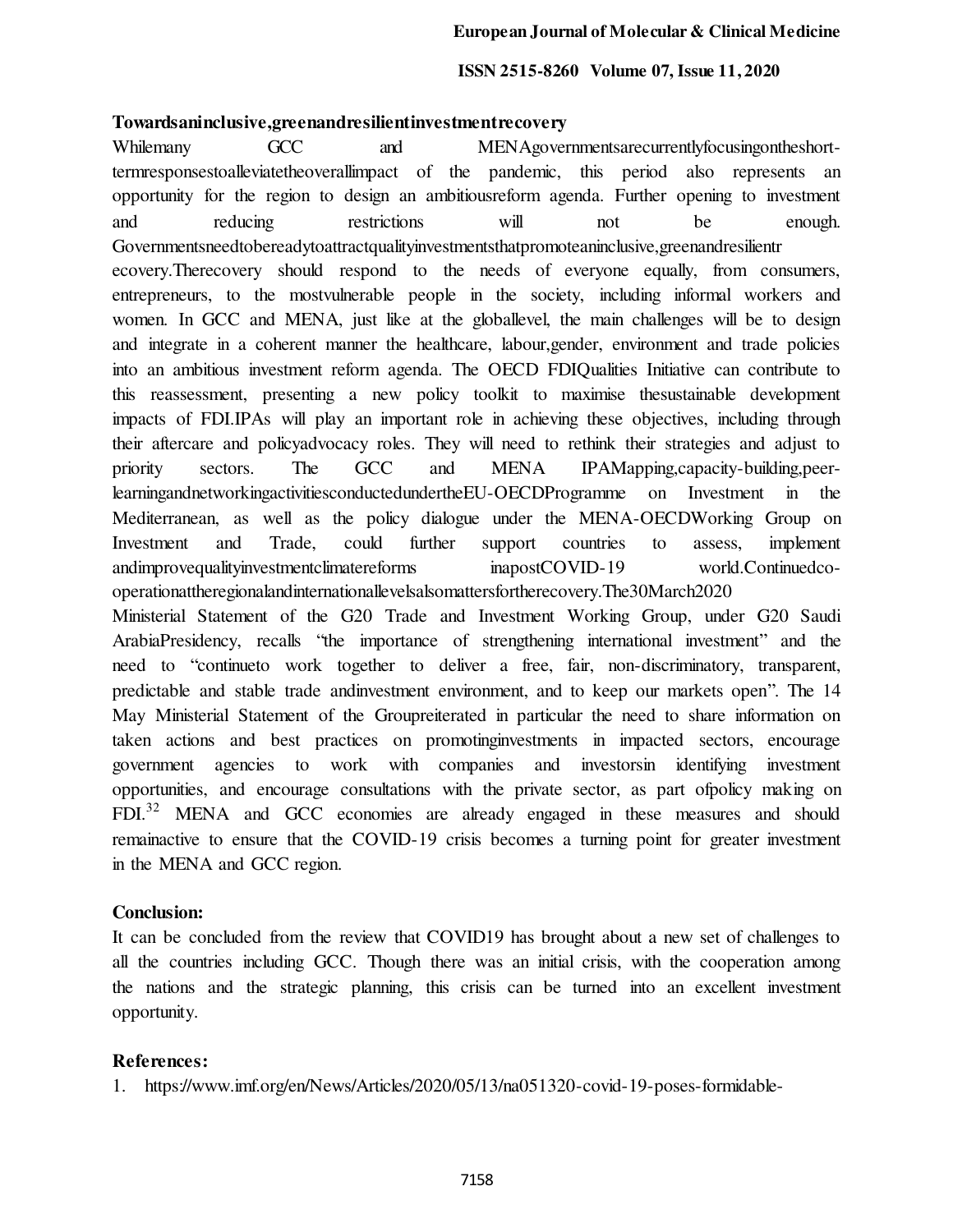threat-for-fragile-states-inthe-middle-east-and-north-africa?cid=em-COM-123-41587

- 2. https://www.imf.org/en/Publications/REO/MECA/Issues/2020/04/15/regional-economicoutlook-middle-east-centralasia-reportAl Arabia Monitor, MENA COVID-19 Situation Report, May 2020,<https://www.arabiamonitor.com/>
- 3. Based on available official FDI statistics from the IMF Balance of Payment database and using publicly available and commercial databases on FDI flows.
- 4. Between 2018 and 2020, the OECD undertook a review of FDI statistics for Morocco, Egypt, Jordan and Tunisia. In order to improve the availability of FDI information for the region, further reviews could be undertaken for other MENA countries in the future.
- 5. https://www.unescwa.org/sites/www.unescwa.org/files/20-00153-en\_impact-covid-19-tradeinvestment.pdf
- 6. For example, the IMF estimates that Tunisia will experience a sharp decline in FDI of 82.3% in 2020, from USD 798 million to USD 141 million. https://www.imf.org/en/Publications/CR/Issues/2020/04/14/Tunisia-Request-for-PurchaseUnder-the-Rapid-Financing-Instrument-Press-Release-Staff-Report-49327?cid=em-COM-123-41407
- 7. Data excludes FDI flows in Qatar, Saudi Arabia and the United Arab Emirates. See more details on the country coverage in the note to Figure 2.
- 8. Byblos Bank (2020), Country Risk Weekly Bulletin, Issue 628. https://www.byblosbank.com/Library/Assets/Gallery/Publications/CountryRiskWeeklyBulle tin/Country%20Risk%20W eekly%20Bulletin%20628.pdf
- 9. https://www.iemed.org/observatori/areesdanalisi/arxiusadjunts/anuari/med.2018/FDI\_MENA\_region\_Carril\_Milgram\_Paniagua\_Me dyearbook2018.pdf
- 10. <https://www.gfmag.com/magazine/february-2020/wave-m-megadeals-mena>
- 11. http://www.oecd.org/mena/competitiveness/ERTF-Jeddah-2018-Background-note-FDI.pdf
- 12. China Global Investment Tracker, (2019), the American Enterprise Institute. <https://www.aei.org/china-globalinvestment-tracke>
- 13. http://www.mcinet.gov.ma/fr/content/lutte-contre-covid-19-programme-de-soutienfinancier-aux-investissementsdes-tpme
- 14. World Bank, (April 2020), The Initial Response of Investment Promotion Agencies to COVID-19 and Some Observed
- 15. Effect of Foreign Direct Investments[. https://investsaudi.sa/en/news/misa-covid-19](https://investsaudi.sa/en/news/misa-covid-19-response-center-mcrc-now-live) [response-center-mcrc-now-live](https://investsaudi.sa/en/news/misa-covid-19-response-center-mcrc-now-live)
- 16. [https://www.brookings.edu/research/youth-employment-in-the-middle-east-and-north-africa](https://www.brookings.edu/research/youth-employment-in-the-middle-east-and-north-africa-revisiting-andreframing-the-challenge/)[revisiting-andreframing-the-challenge/](https://www.brookings.edu/research/youth-employment-in-the-middle-east-and-north-africa-revisiting-andreframing-the-challenge/)
- 17. The academic literature provides some guidance on the definition of nearshoring or reshoring but still shows disagreement over the exact terminology. Ellram (2013) defined reshoring as "moving manufacturing back to the country of its parent company", but others have described reshoring merely as a generic change of location with respect to a previous